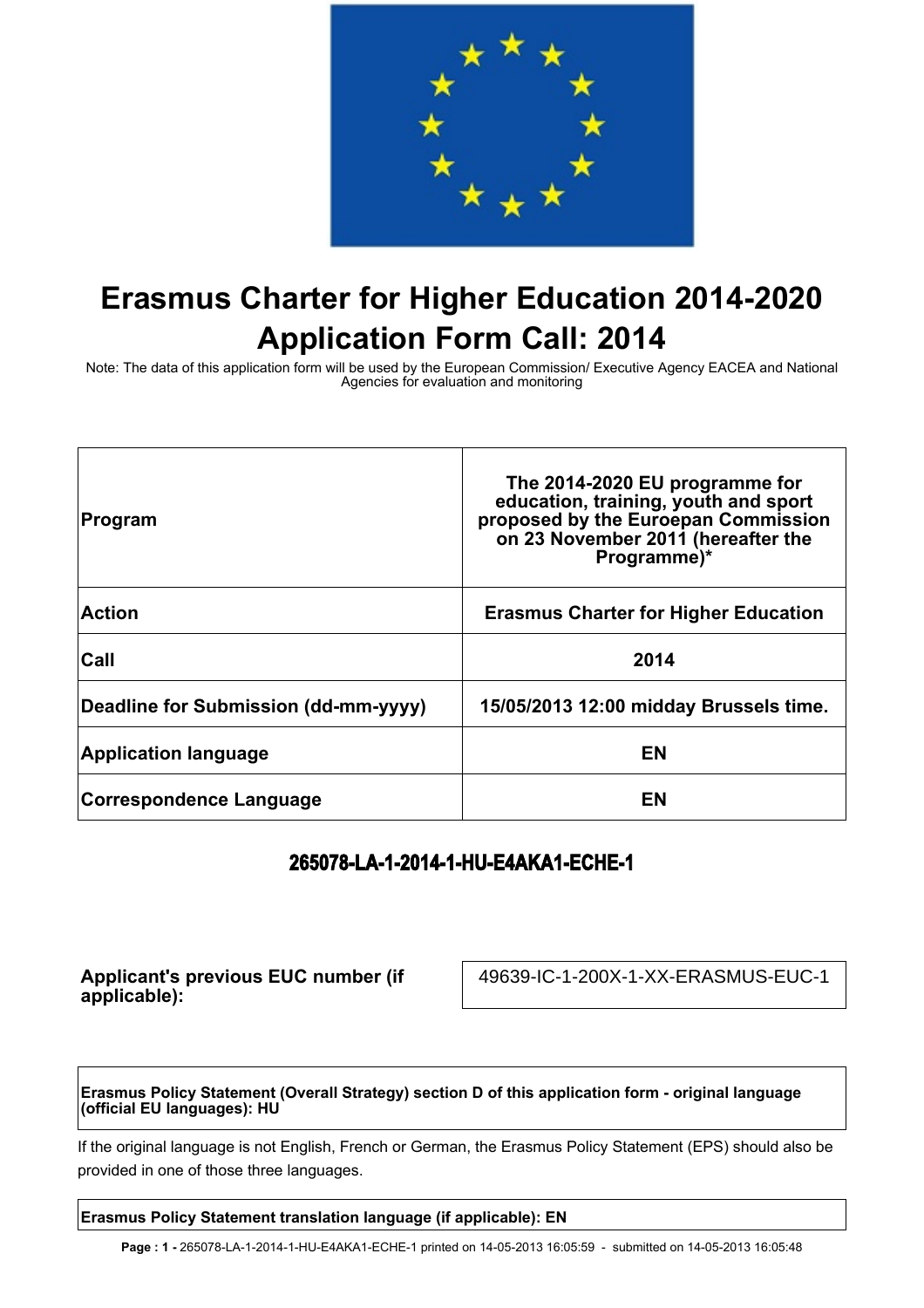#### **Acknowledgement of receipt**

After submission, applicants are invited to consult the website of the Education, Audiovisual & Culture Executive Agency - EACEA to check successful receipt of their Erasmus Charter for Higher Education (ECHE) application. If by the second week after the deadline, the application has not been listed on the website, the applicant should contact the EACEA (e-mail: EACEA-ECHE@ec.europa.eu).

\* COM(2011) 788 (http://eur-lex.europa.eu/LexUriServ/LexUriServ.do?uri=COM:2011:0788:FIN:EN:PDF)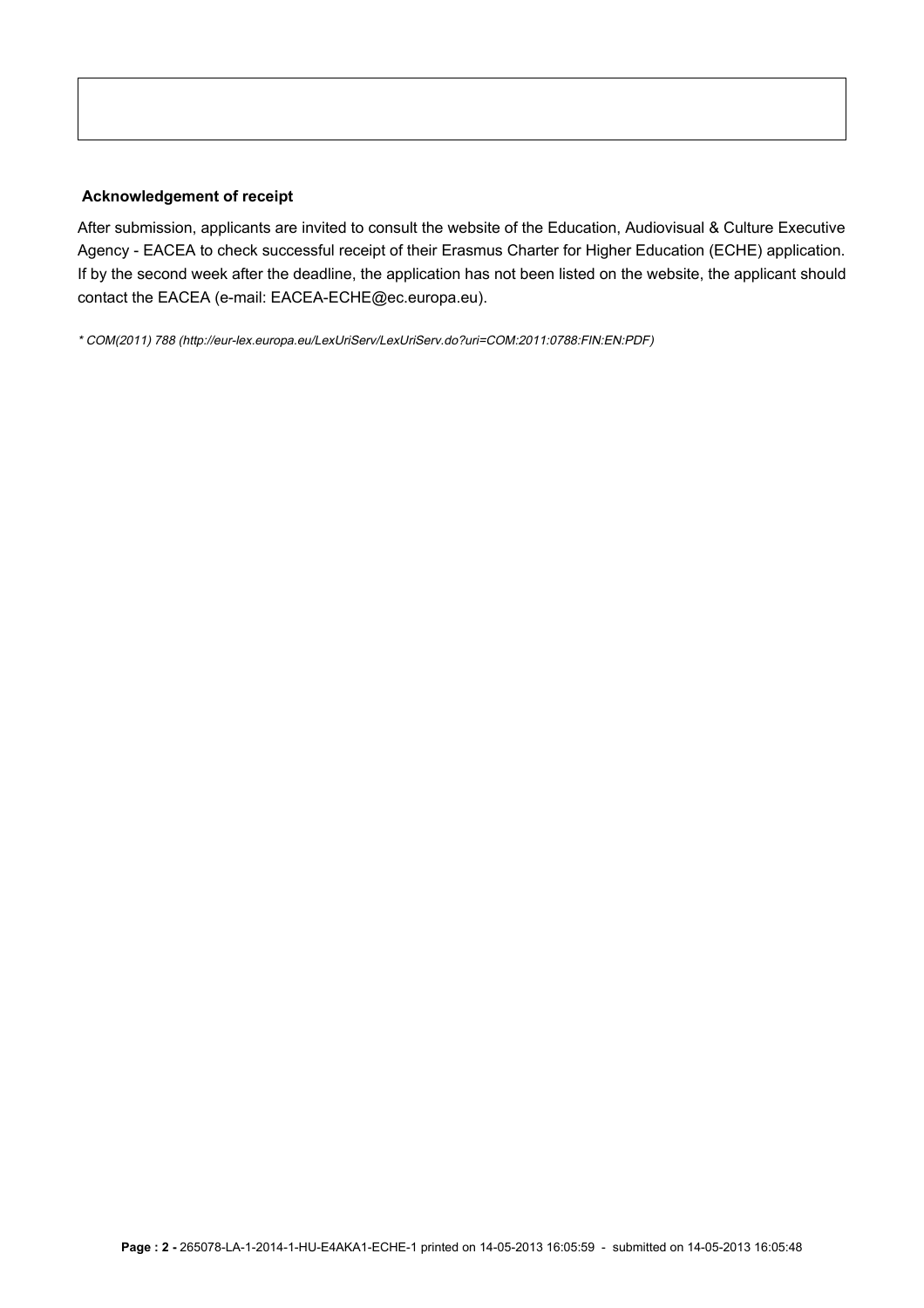# **A Applicant Organisation**

# **A.1. Applicant Organisation**

| PIC, if available. Cf. Application manual              | 999885604               |
|--------------------------------------------------------|-------------------------|
| Full legal name (official name in latin<br>characters) | SZENT ISTVÁN UNIVERSITY |
| Full legal name (English name)                         | SZENT ISTVÁN UNIVERSITY |
| Acronym                                                | SZIU                    |
| Erasmus code (e.g. F PARIS33) - if<br>available        | HU GODOLL01             |
| Address (N°, street, avenue, etc.)                     | PATER KAROLY U. 1.      |
| Country                                                | Hungary                 |
| Region                                                 | KOZEP-MAGYARORSZAG      |
| Post code                                              | 2100                    |
| City                                                   | <b>GODOLLO</b>          |
| Website                                                | http://szie.hu          |

### **A.2. Legal Representative**

| Title                                      | PROF. DR.         |
|--------------------------------------------|-------------------|
| Gender                                     | Male              |
| <b>First Name</b>                          | LÁSZLÓ            |
| <b>Family Name</b>                         | <b>SOLTI</b>      |
| Position                                   | <b>RECTOR</b>     |
| E-mail                                     | RECTOR@SZIE.HU    |
| Telephone (including country / area codes) | +36-28522000      |
| Address (n°, street, avenue, etc)          | PATER KAROLY U.1. |
| Country                                    | HU, Hungary       |
| Post code                                  | 2100              |
| City                                       | <b>GODOLLO</b>    |

#### **A.3. Coordinator**

| Title             | DR.              |
|-------------------|------------------|
| Gender            | Female           |
| <b>First Name</b> | <b>ZSUZSANNA</b> |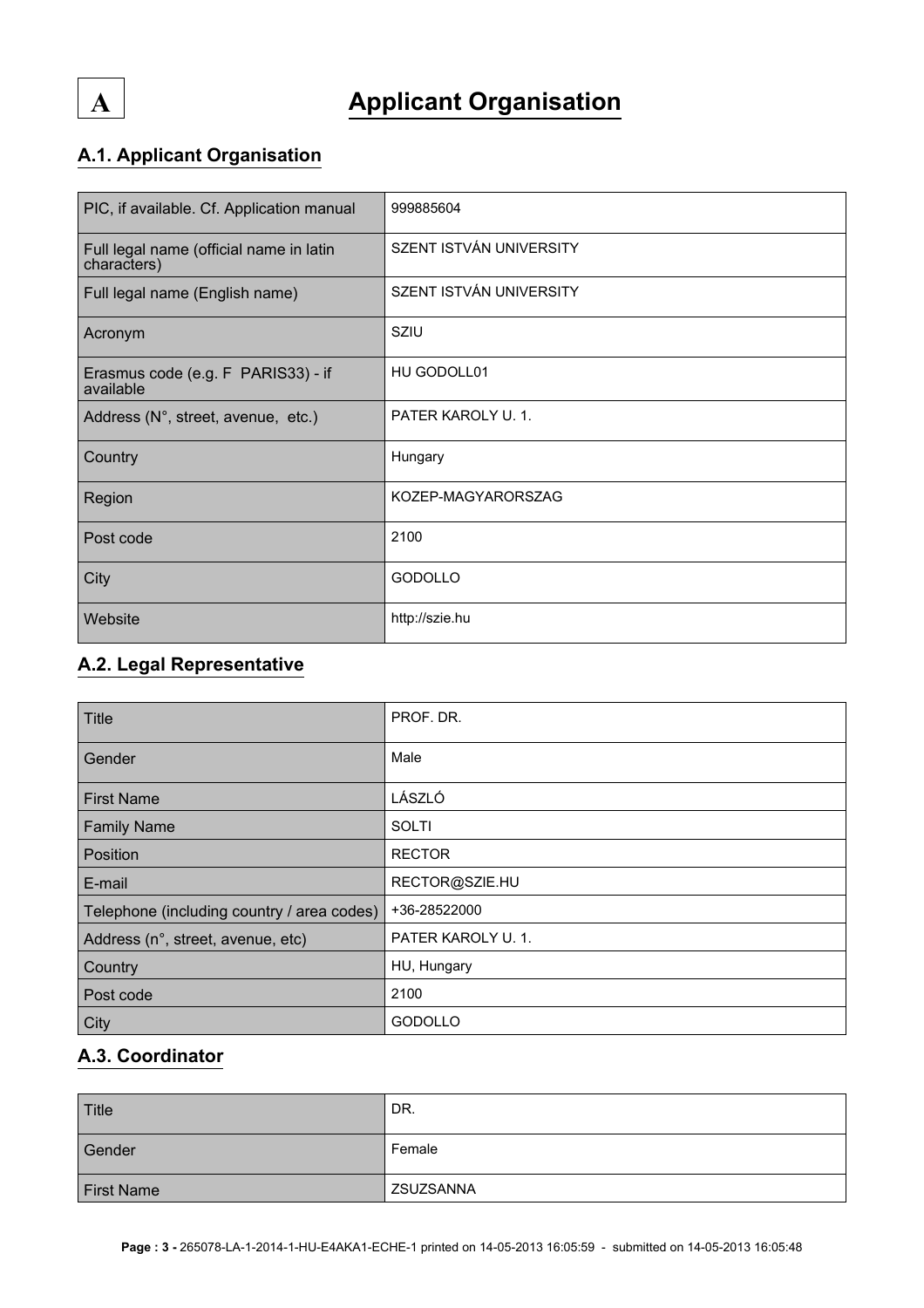| <b>Family Name</b>                         | <b>TARR</b>                     |
|--------------------------------------------|---------------------------------|
| Department                                 | EXTERNAL RELATIONS OFFICE       |
| Position                                   | HEAD, INSTITUTIONAL COORDINATOR |
| E-mail                                     | TARR.ZSUZSANNA@FH.SZIE.HU       |
| Telephone (including country / area codes) | +36-28-522000/1017              |
| Address (n°, street, avenue, etc)          | PATER KAROLY U. 1.              |
| <b>Country</b>                             | HU, Hungary                     |
| Post code                                  | 2100                            |
| <b>City</b>                                | <b>GODOLLO</b>                  |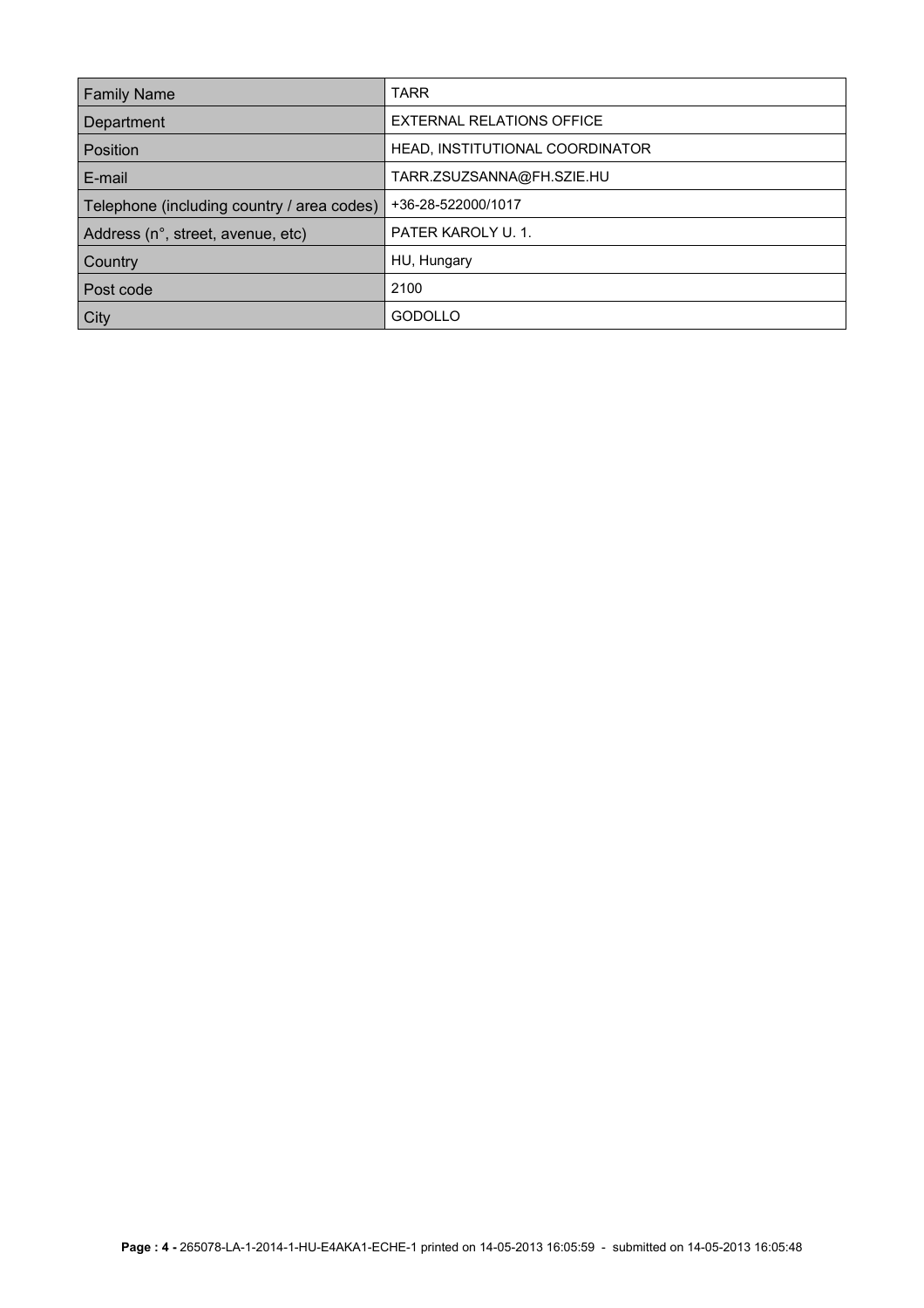# **B Statistics**

**The purpose of these statistics is to put into context the actions and strategies the institution is asked to present in the following sections. For the academic year 2012-2013:**

# **Total number of students enrolled in all degree programmes offered by your institution (data from official HEI register)**

| Short cycle:                                  | 1385.0  |
|-----------------------------------------------|---------|
| 1st Cycle:                                    | 11220.0 |
| 2nd Cycle:                                    | 3386.0  |
| 3rd Cycle:                                    | 303.0   |
| <b>Number of staff (Equivalent full-time)</b> |         |
| Teaching:                                     | 1340.0  |
| Administrative:                               | 442.0   |
| Number of degree courses on offer             |         |
| Short cycle:                                  | 16.0    |
| 1st Cycle:                                    | 34.0    |
| 2nd Cycle:                                    | 35.0    |
| 3rd Cycle:                                    | 8.0     |

#### STUDENTS (academic year 2011-2012)

## **1. Credit Mobility for Students (all types of mobility programmes for periods between 2 and 12 months)**

| Number of outgoing study mobility students (Erasmus and/or others): to participating countries                       | 87.0 |
|----------------------------------------------------------------------------------------------------------------------|------|
| Number of outgoing study mobility students (Erasmus and/or others): to non-participating<br>countries                | 9.0  |
| Number of traineeship (work placement) mobility students (Erasmus and/or others): to<br>participating countries      | 26.0 |
| Number of traineeship (work placement) mobility students (Erasmus and/or others): to non-<br>participating countries | 0.0  |
| Number of study mobility students (Erasmus and/or others): from participating countries                              | 87.0 |
| Number of study mobility students (Erasmus and/or others): from non-participating countries                          | 51.0 |

# **2. International Degree Students (students enrolled for a full degree programme with foreign nationality or having completed a foreign previous degree)**

Number of foreign students, if applicable: from Participating countries

Number of foreign students, if applicable: non-partcipating countries

# **3. If applicable, number of local (having the nationality of the country) and international students (of foreign nationality / with foreign previous degree) involved in double/multiple/joint degrees:**

Number of Local students, involved in Double/multiple/joint degrees 1.0

**Page : 5 -** 265078-LA-1-2014-1-HU-E4AKA1-ECHE-1 printed on 14-05-2013 16:05:59 - submitted on 14-05-2013 16:05:48

| 765.0 |  |
|-------|--|
| 507.0 |  |

| UJ.U  |  |
|-------|--|
|       |  |
|       |  |
|       |  |
| 340.0 |  |
| 42.0  |  |
|       |  |

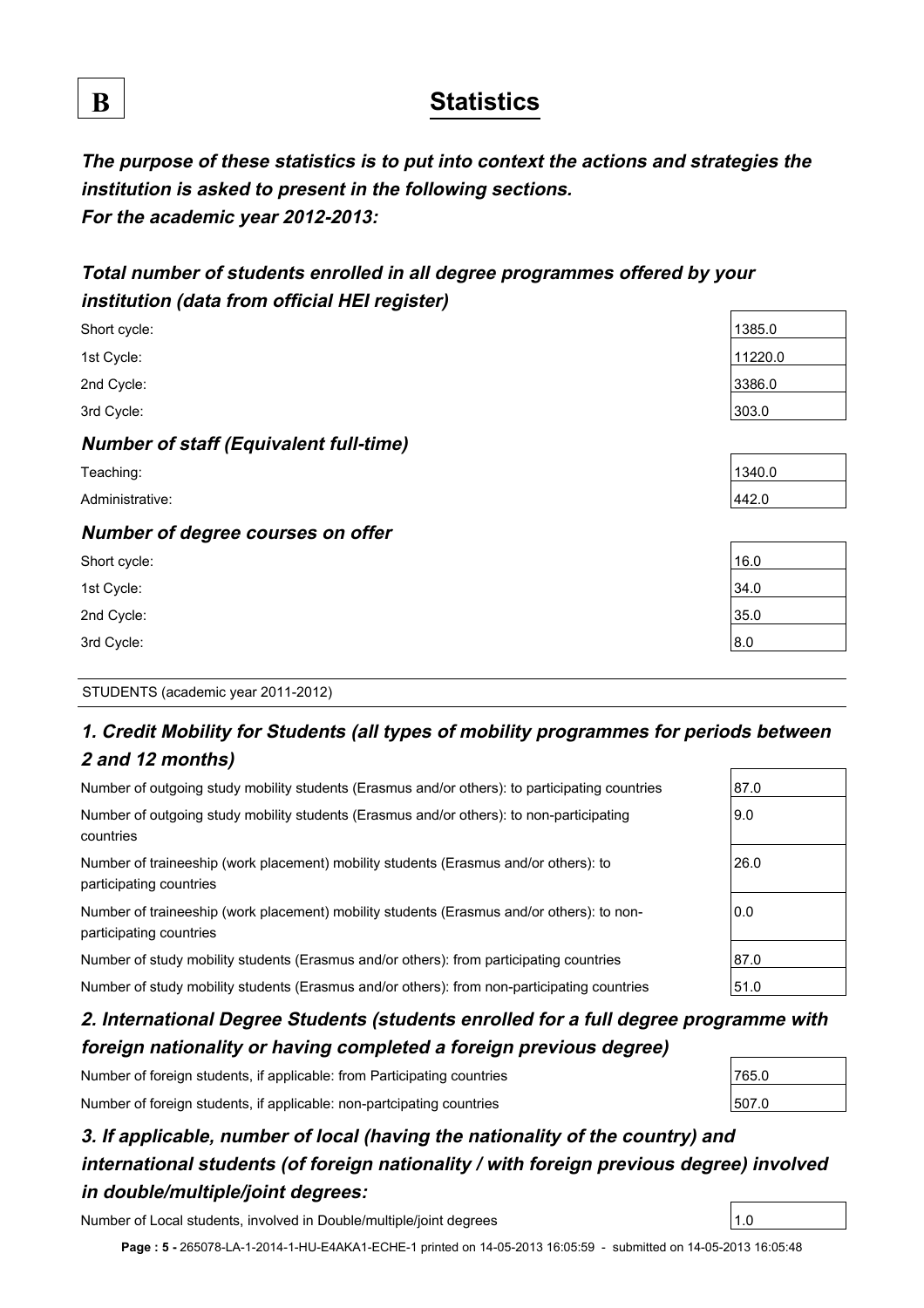ACADEMIC STAFF (academic year 2011-2012)

### **All types of Erasmus staff mobility (for periods between 2 days and 2 months) for teaching and training purposes**

Number of outgoing academic staff to participating countries  $\vert$ 70.0 Number of incoming academic staff from participating countries  $\vert$ 75.0

COOPERATION (academic year 2012-2013)

## **HEI AGREEMENTS IN EDUCATION AND RESEARCH valid in 2012/2013: European and International HEI Agreements / Consortia / Networks**

| Number of Erasmus interinstitutional agreements:                                                                        | 251.0 |
|-------------------------------------------------------------------------------------------------------------------------|-------|
| Number of other cooperation agreements (e.g. Memorandum of Understanding) with HEIs from<br>participating countries     | 27.0  |
| Number of other cooperation agreements (e.g. Memorandum of Understanding) with HEIs from<br>non-participating countries | 54.0  |
| Total number of consortium agreements for double/multiple/joint degrees:                                                | 2.0   |
| Of these, percentage of the consortium involving non-participating countries                                            | 0.0   |

### **European and International Education and Training Projects with contracts running in 2012-2013 (e.g.: Lifelong Learning Programme, Erasmus Mundus or Tempus)**

| _<br>- |                      |
|--------|----------------------|
|        | $\sim$ $\sim$<br>v.v |
|        | 2.U                  |

## **Equivalent full-time administrative staff engaged in the HEI's European and International Offices working for the Programme (2012-2013)**

Number of staff at the central level:

Number of projects as coordinator: Number of projects as partner:

Number of staff at the Faculty/School/Department Level: 6.0

| 251.0 |  |
|-------|--|
| 27.0  |  |
|       |  |
| 54.0  |  |
|       |  |
| 2.0   |  |
|       |  |

| D.U |  |
|-----|--|
| 2.0 |  |
|     |  |
| d   |  |

| 4.0 |  |
|-----|--|
|     |  |
| 3.O |  |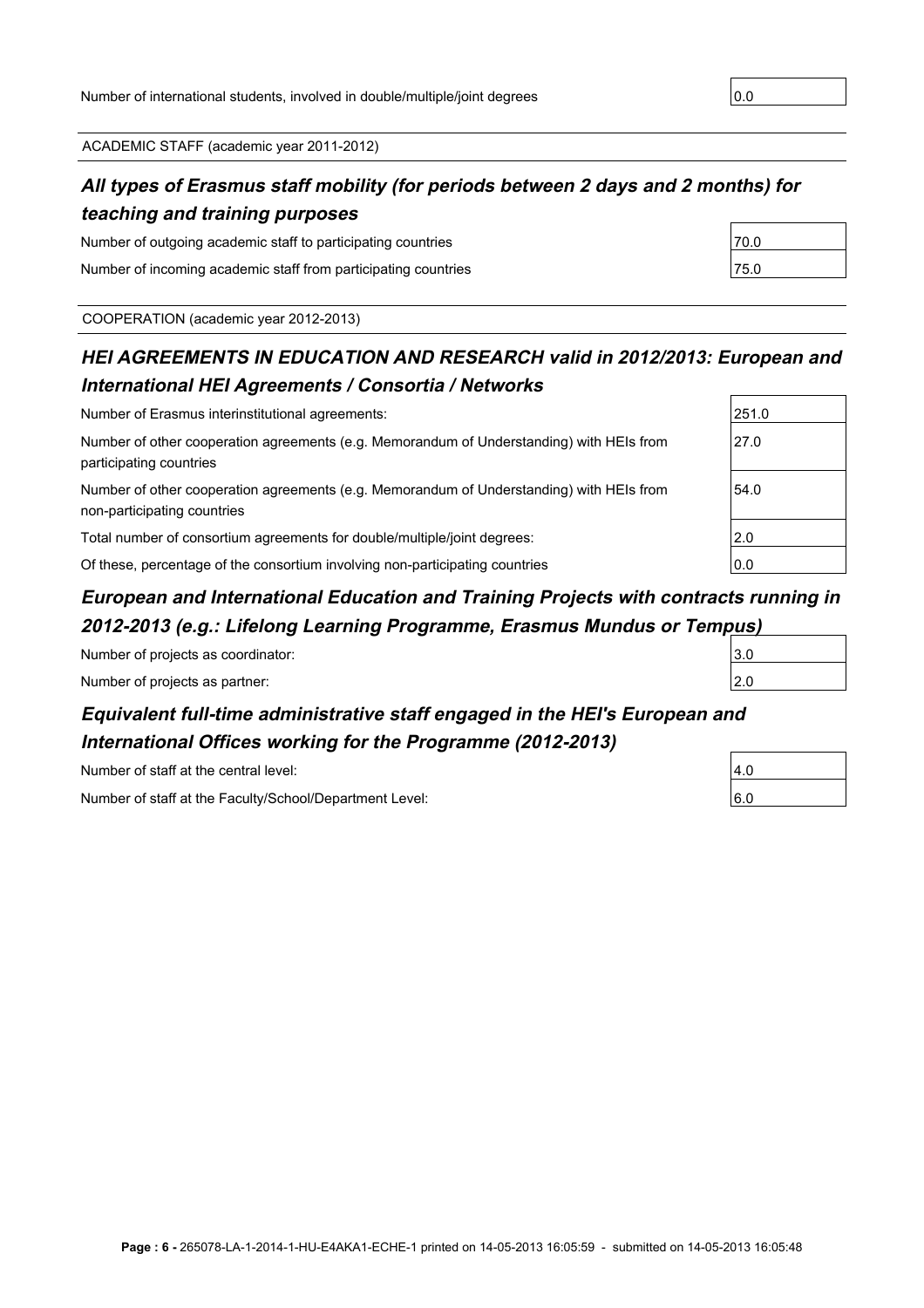

#### **C1. General Organisation**

 Please describe the structure at your institution for the implementation and organisation of European and international mobility (division of tasks, operational and communication methods). (max. 1000 characters)

Please provide the direct web link with the contact details of the international office (or equivalent) in your institution dealing with the implementation and organisation of European and international mobility:

A Szent István Egyetem Rektori Hivatalában 2009 óta 6 fős Külkapcsolati Iroda működik. A külkapcsolati rektorhelyettes irányításával az irodavezető - aki egyúttal az intézményi Erasmus koordinátor - és még két fő (a gödöllői Campus ki- és bemenő koordinátorai) dolgozik az LLP Erasmus program operatív megvalósításán. A központi egység mellett minden nem gödöllői karnak is van Erasmus koordinátora és/vagy pénzügyi munkatársa. Fényképes bemutatkozásuk a http://szie.hu/kuelkapcsolati-iroda-bemutatkozik linken található. A mobilitási program koordinálása, sok éves gyakorlat alapján rögzített protokoll, az ún. Erasmus szabályzat alapján folyik. A szabályzatban megtalálható az útmutatás a program szinte havi bontású menedzselésére. Campuson belüli kommunikáció személyes, belső telefonos vagy e-mail üzenetváltás lehet, míg az egymástól távol eső karok esetében leggyakrabban e-mailen keresztül tartjuk a kapcsolatot, mely mindkét esetben pontos, gyors és hatékony információáramlást eredményez.

#### **C2. Fundamental Principles**

#### **By applying for the Erasmus Charter for Higher Education my institution will:**

Respect in full the principles of non-discrimination set out in the Programme and ensure equal access and  $\overline{\vee}$ opportunities to mobile participants from all backgrounds.

Ensure full recognition for satisfactorily completed activities of study mobility and, where possible, traineeships in terms of credits awarded (ECTS or compatible system.). Ensure the inclusion of satisfactorily completed study and/or traineeship mobility activities in the final record of student achievements (Diploma Supplement or equivalent).

 Please explain the academic credit system and the methodology used to allocate credits to the different course units followed by your students abroad. (max. 1000 characters) In addition, please provide the direct web link where the methodology is explained:

A hallgatók SZIÉ-n folytatott tanulmányainak tantárgyai a SZIE másik képzésében, illetve vendéghallgatóként bármelyik, akár külföldi felsőoktatási intézményben folyó képzésben felvehetőek. A kredittel elismert tanulmányi teljesítményt - ha annak előfeltétele fennáll - bármelyik, akár külföldi felsőoktatási intézményben folytatott tanulmányok során teljesítettet is, a megfelelő eljárások segítségével el kell ismerni. A kreditek országok között is "mobilak". Az európai kreditátviteli rendszer (ECTS) adminisztratív eljárásának megvalósításával és követésével a hallgató külföldi egyetemen megszerzett ismereteit elfogadja a SZIE. Ennek folyamata a kreditelismerési eljárás, amely során a hallgató karának oktatási dékánhelyettese és a hallgató szakának szakvezetője áttenkinti a külföldi egyetemen lehallgatott tárgy tematikáját, valamint a SZIÉ-n oktatott, hasonló tárgy tematikáját. Amennyiben ez 75%-s egyezőséget mutat, a külföldön szerzett kreditet befogadja az anyaintézmény.

Charge no fees, in the case of credit mobility, to incoming mobile students for tuition, registration, examinations or access to laboratory and library facilities.

 $\sqrt{}$ 

 $\vee$ 

#### **C3. When Participating in Mobility Activities - Before mobility**

Publish and regularly update the course catalogue on the website of the Institution well in advance of the  $\sqrt{}$ mobility periods, so as to be transparent to all parties and allow mobile students to make well-informed choices about the courses they will follow.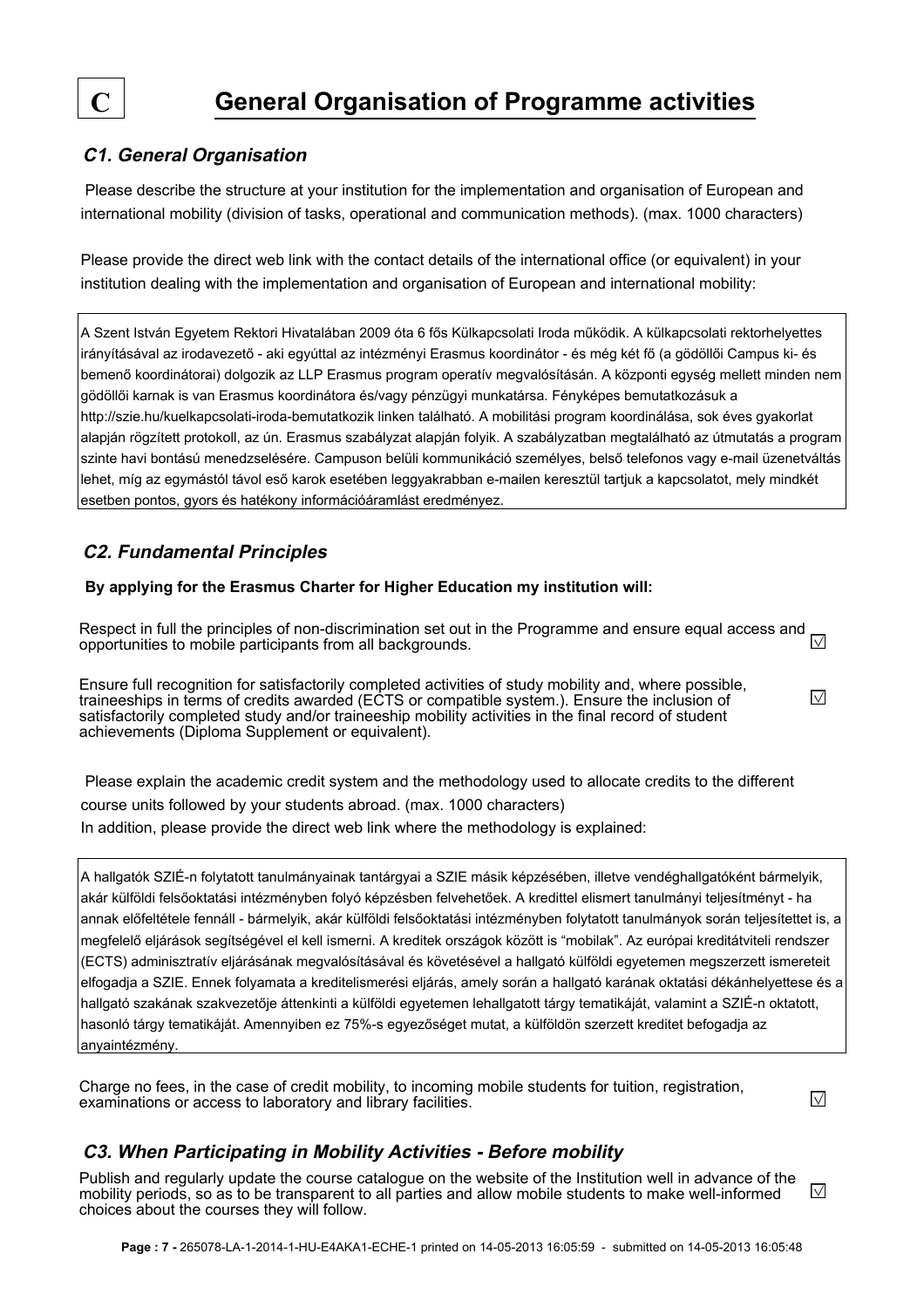Provide guidance to incoming mobile participants in finding accommodation.

 Please explain if all courses taught at your institution are described in the Course Catalogue and in which languages. (max. 500 characters)

In addition, please provide the direct web link to your Course Catalogue:

A SZIÉ-n magyar, angol és német nyelven folynak képzések. A Kurzuskatalógusok az angol nyelvű képzésben oktatott tárgyakat tartalmazzák. ABPK: http://www.jfk.szie.hu/erasmus AOTK: http://www.univet.hu/units/nko/English/erasmus\_incoming1.htm GAEK: http://goo.gl/jGhz2 GEK: http://goo.gl/st42a GTK: http://www.gtk.szie.hu/tartalom/prospective\_students/330 MKK: http://mkk.szie.hu/files/English/Curricula/ShortDescriptions.pdf

Carry out mobility only within the framework of prior agreements between institutions. These agreements  $\sqrt{}$ establish the respective roles and responsibilities of the different parties, as well as their commitment to shared quality criteria in the selection, preparation, reception and integration of mobile participants.

 Please describe the institutional procedure for the approval and monitoring of inter-institutional agreements for study and teaching mobility and/or learning agreements in case of traineeships (work placements). (max. 1000 characters)

Tekintettel arra, hogy a kétoldalú szerződéskötés általános feltétele az azonos tudományterület művelése és a kölcsönös igény a partnerek között a mobilitási tevékenység folytatására, sikerült az európai rokon profilú intézmények túlnyomó többségével, több mint 200 egyetemmel és főiskolával kapcsolatot létesítenünk. Ezen kívül előnyt élveznek azok az intézmények is, ahol speciális kurzusok, nálunk nem, vagy más módon oktatott tantárgyak lehallgatására nyílik lehetőség. Sok esetben kerül sor külföldön PhD résztanulmányok, illetve kutatások folytatására, számos esetben a fejlettebb műszeres technika alkalmazására vagy összehasonlító vizsgálatok elvégzésére.

A szerződéskötés tanszéki/intézeti kezdeményezéssel indul, akik a szerződés kapcsolattartóiként megvizsgálják a szerződésben rejlő potenciált és javaslatot tesznek a tématerületre, kvótára és a szerződés hatálya alá kerülő személyek körére. Jóváhagyva a felterjesztést a SZIE szerződéseit minden esetben a rektorhelyettes írja alá.

Ensure that outgoing mobile participants are well prepared for the mobility, including having attained the  $\sqrt{}$ necessary level of linguistic proficiency.

 Please describe your institution's language policy for preparing participants for mobility, e.g.: course providers within or outside the HEI. (max. 750 characters)

If possible, please provide the direct web link for your language policy:

Az Erasmus mobilitásra jelentkező hallgatóknál követelmény a minimum B2-es szintű nyelvtudás a fogadó intézményben a hallgató által hallgatott képzés nyelvén. Ezt a nyelvvizsga megléte és másolatának pályázathoz való csatolása mellett, az adott nyelven való elbeszélgetéssel is teszteljük. A pályázóknak lehetősége van az ESN-en keresztül a SZIÉ-n tanuló külföldi hallgatókkal való kapcsolatfelvételre (ha ez esetleg nem történik meg a "hagyományos" hallgatói fórumokon), így már a kiutazás előtt is lehetőség nyílik a nem magyar anyanyelvűekkel való beszélgetésre, nyelvgyakorlásra. A SZIE Zöld Út nyelvvizsgaközpontja (http://ivk.szie.hu/) folyamatosan szervez nyelvtanfolyamokat a hallgatók számára, ez is egy lehetőség a felkészülésre.

Ensure that student and staff mobility for education or training purposes is based on a learning agreement  $\Box$ for students and a mobility agreement for staff validated in advance between the home and host institutions or enterprises and the mobile participants.

 $\sqrt{}$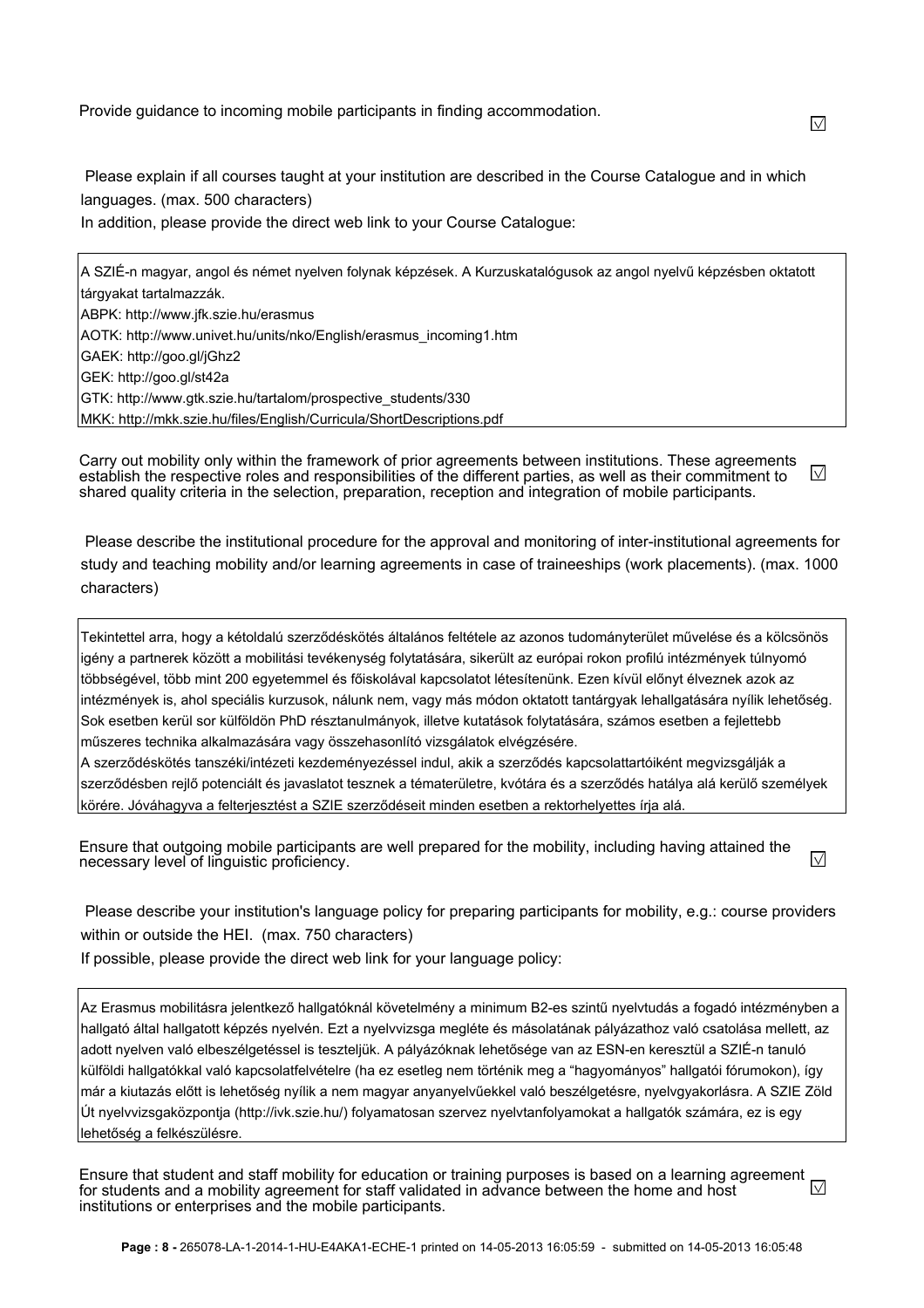| Provide assistance related to obtaining visas, when required, for incoming and outgoing mobile<br>participants.     | $\sqrt{}$         |
|---------------------------------------------------------------------------------------------------------------------|-------------------|
| Provide assistance related to obtaining insurance, when required, for incoming and outgoing mobile<br>participants. | $\sqrt{}$         |
| C4. When Participating in Mobility Activities - During Mobility                                                     |                   |
| Ensure equal academic treatment and services for home students and staff and incoming mobile<br>participants.       | $\vee$            |
| Integrate incoming mobile participants into the Institution's everyday life.                                        | $\overline{\vee}$ |
| Have in place appropriate mentoring and support arrangements for mobile participants.                               | $\vee$            |

 Please describe mentoring and support arrangements for incoming mobile participants and outgoing students for study and traineeships. (max. 750 characters)

A kiutazó hallgatókat segítjük a külföldi egyetemre való jelentkezésben, a külföldi koordinátorral való kapcsolatteremtésben. Megkapják az elérhetőségét azoknak a hallgatóknak, akik ugyanazon a külföldi egyetemen már tanultak Erasmussal, illetve különböző fórumokon is találkozhatnak egymással. A speciális igényű hallgatók megfelelő fogadóintézményének kiválasztására különös gondot fordítunk.

A beérkező hallgatókat a tanulmányi ügyintézésben a bejövő koordinátor segíti. Minden félév elején információs napot tartunk számukra, ahol megismerhetik campusunkat és a Mentor Team tagjait, akik közül személyes mentorukat kiválaszthatják. Egy magyar mentor négy-hat külföldi hallgatót mentorál és segít nekik beilleszkedni egyetemünk közösségi életébe.

Provide appropriate linguistic support to incoming mobile participants.

 $\sqrt{}$ 

 Please describe your institution's language support for incoming students and staff with a minimum of 2-month mobility period. (max. 500 characters)

If possible, please provide the direct web link for your language policy:

Bejövő hallgatóink mind a magyar, mind az angol nyelv használatához, fejlesztéséhez segítséget kapnak. A magyar nyelv oktatása a felvehető Magyar Nyelv és Kultúra c. tárgy, az angol nyelv a Business English c. tárgy keretében történik. Nemzetközi nyelvi, kommunikációs és együttműködési készségeiket a Multicultural Communications tantárgy keretein belül, magyar és Európán kívüli csoporttársaikkal együtt fejlteszthetik tovább. Nyelvi követelmény: minimum B2 szintű nyelvtutás.

http://goo.gl/8Sj4T

#### **C5. When Participating in Mobility Activities - After Mobility**

Accept all activities indicated in the learning agreement as counting towards the degree, provided these  $\sqrt{}$ have been satisfactorily completed by the mobile students.

Provide incoming mobile participants and their home institutions with transcripts containing a full, accurate  $\Box$ and timely record of their achievements at the end of their mobility period.

 Regarding the above two Charter principles, please describe the mechanisms your institution has in place to recognise mobility achievements for study and traineeships in enterprises. (max. 750 characters) In addition, please provide the direct web link for this recognition procedure: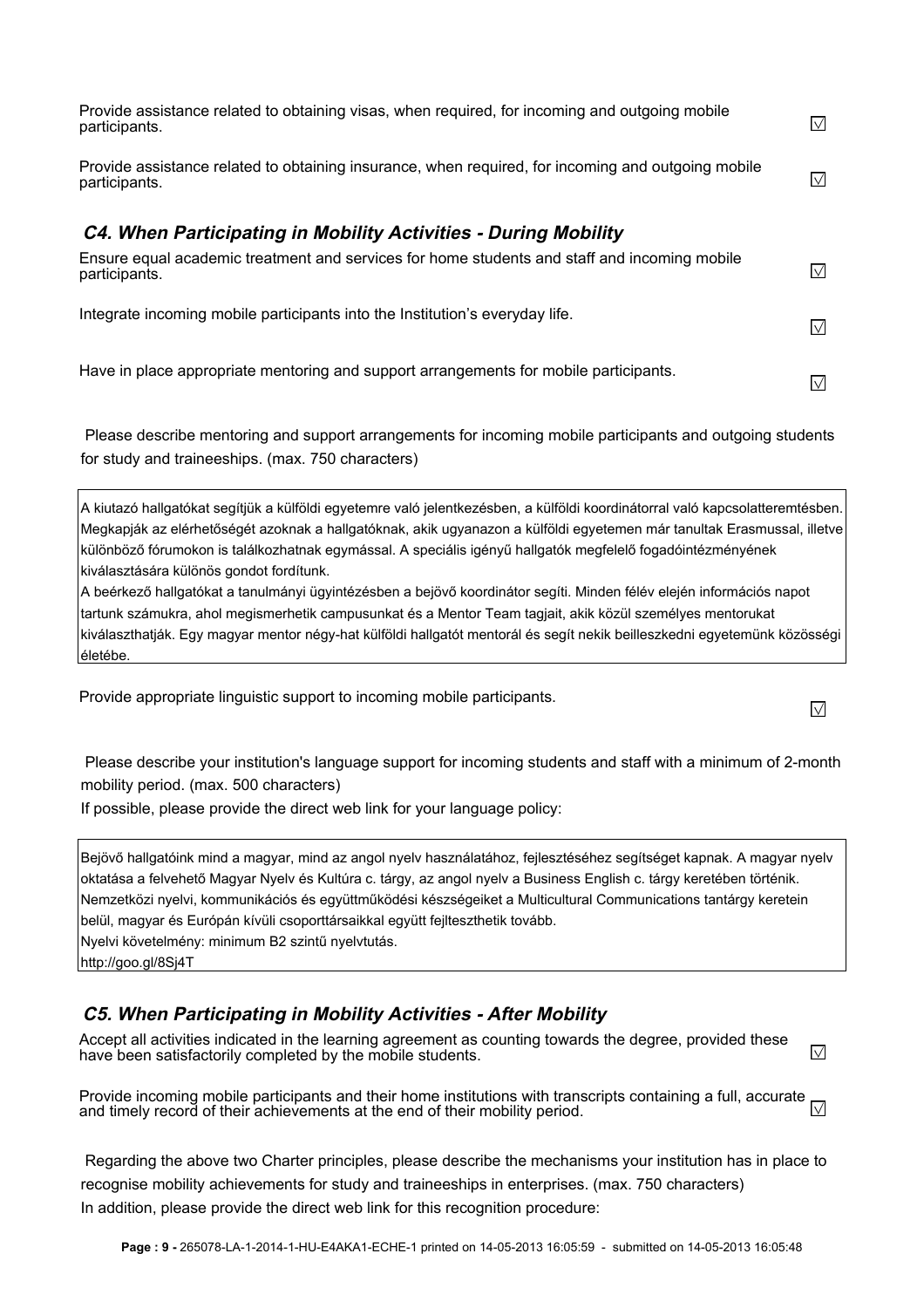A külföldi tanulmányok során szerzett kreditek elfogadása az ECTS rendszer és az anyaintézmény kreditelismerési eljárása segítségével történik, a tárgyi tematikák összehasonlításával, a hallgató karának kreditelismerési bizottságán keresztül és megjelenik az indexben és a Diploma Supplementben. Hasonlóan, a szakmai gyakorlat minimálisan bejegyzésre kerül a Diploma Supplementbe és a hallgató indexébe, de a legtöbb esetben a hallgató az anyaintézmény által előírt curriculum részeként kötelezően letöltendő szakmai gyakorlatát valósítja meg külföldön, így a szakmai gyakorlati félévben szerezhető 30 kreditet egy Erasmus traineeship keretében szerzi meg és eljárás nélkül elismerésre kerül a képzési követelményei teljesítésének részeként.

Support the reintegration of mobile participants and give them the opportunity, upon return, to build on their experiences for the benefit of the Institution and their peers.

Ensure that staff are given recognition for their teaching and training activities undertaken during the mobility period, based on a mobility agreement.

 Please describe your institution's measures to support, to promote and to recognise staff mobility. (max. 750 characters)

Nemzetköziesítési stratégiánk részeként a SZIE ösztönzi és támogatja oktatóinak és adminisztratív személyzetének mobilitását. Ezek alkalmat teremtenek a partnerekkel való személyes kapcsolatok ápolására, a jó gyakorlatok azonosítására és megosztására, a nyelvi fejlődésre, új kapcsolatok kialakítására, networking-re. Az oktatói mobilitás a tantervfejlesztés és a nemzetközi curriculum harmonizáció terén is nagy jelentőséggel bír, általa intézményünk egyre nyitottabbá válik és helyet biztosít magának a felsőoktatás határok nélküli Európájában. 2012-ben a SZIE megrendezte első International Week-jét, amelyet kétévente megismétel. Így a külföldre nem utazó kollégáknak is lehetősége nyílik nemzetközi kapcsolataik ápolására, újak kialakítására.

#### **C6. When Participating in European and International Cooperation Projects**

Ensure that cooperation leads to sustainable and balanced outcomes for all partners.

Provide relevant support to staff and students participating in these activities.

 Please describe your institutional measures to support, promote and recognise the participation of your own institution's staff and students in European and international cooperation projects under the Programme. (max. 750 characters)

Intézményünk stratégiai célkitűzése a meglevő bilaterális egyezmények fenntartása és további szakmai területekkel való bővítése, új partnerek keresése eddig nem szerződött és/vagy a hallgatók körében vonzó cél országokban. Célunk az is, hogy még több hallgatót és oktatót vonjunk be a csereprogramokba, továbbá fenntartsuk a bejövő/kimenő ösztöndíjasok közel egyenlő arányát. A mobilitási lehetőségek elérhetőek a SZIE honlapján, illetve a hallgatók személyes üzenetként is megkapják az aktuális lehetőségek meghirdetését. Évente megrendezésre kerül a nemzetközi oktatási vásár, amelyen mind a hallgatók, mind az oktatók megismerkedhetnek a külföldi partnerintézményekkel, az ösztöndíjlehetőségekkel, és a hazai, ezeket koordináló szervezetekkel.

Exploit the results of the projects in a way that will maximise their impact on individuals and participating  $\vee$ institutions and encourage peer learning with the wider academic community.

#### **C7. For the Purposes of Visibility**

Display the Charter and the related Erasmus Policy Statement prominently on the Institution's website.

 $\sqrt{}$ 

 $\sqrt{}$ 

 $\vee$ 

 $\vee$ 

 $\overline{\vee}$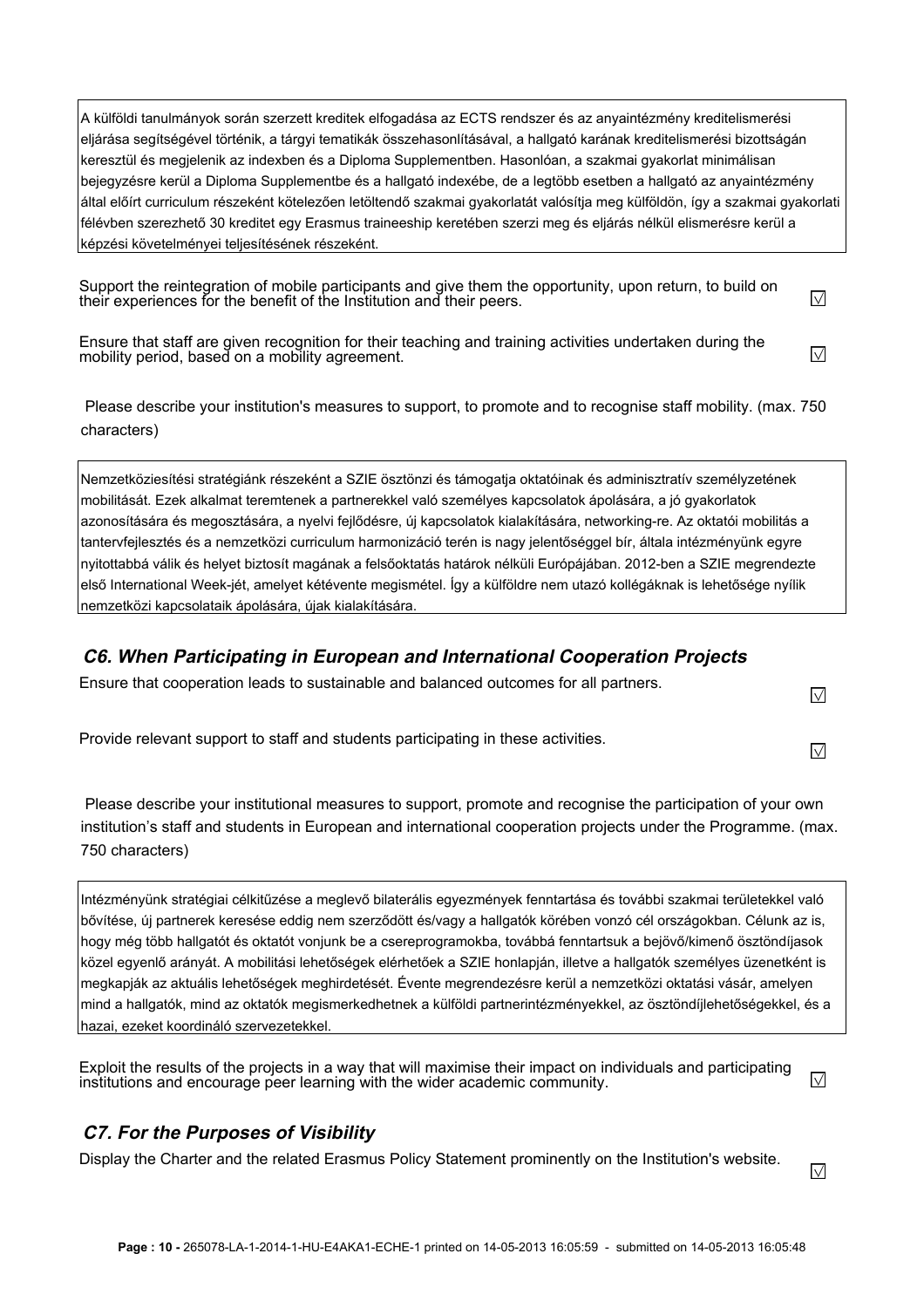Promote consistently activities supported by the Programme, along with their results.

 $\sqrt{}$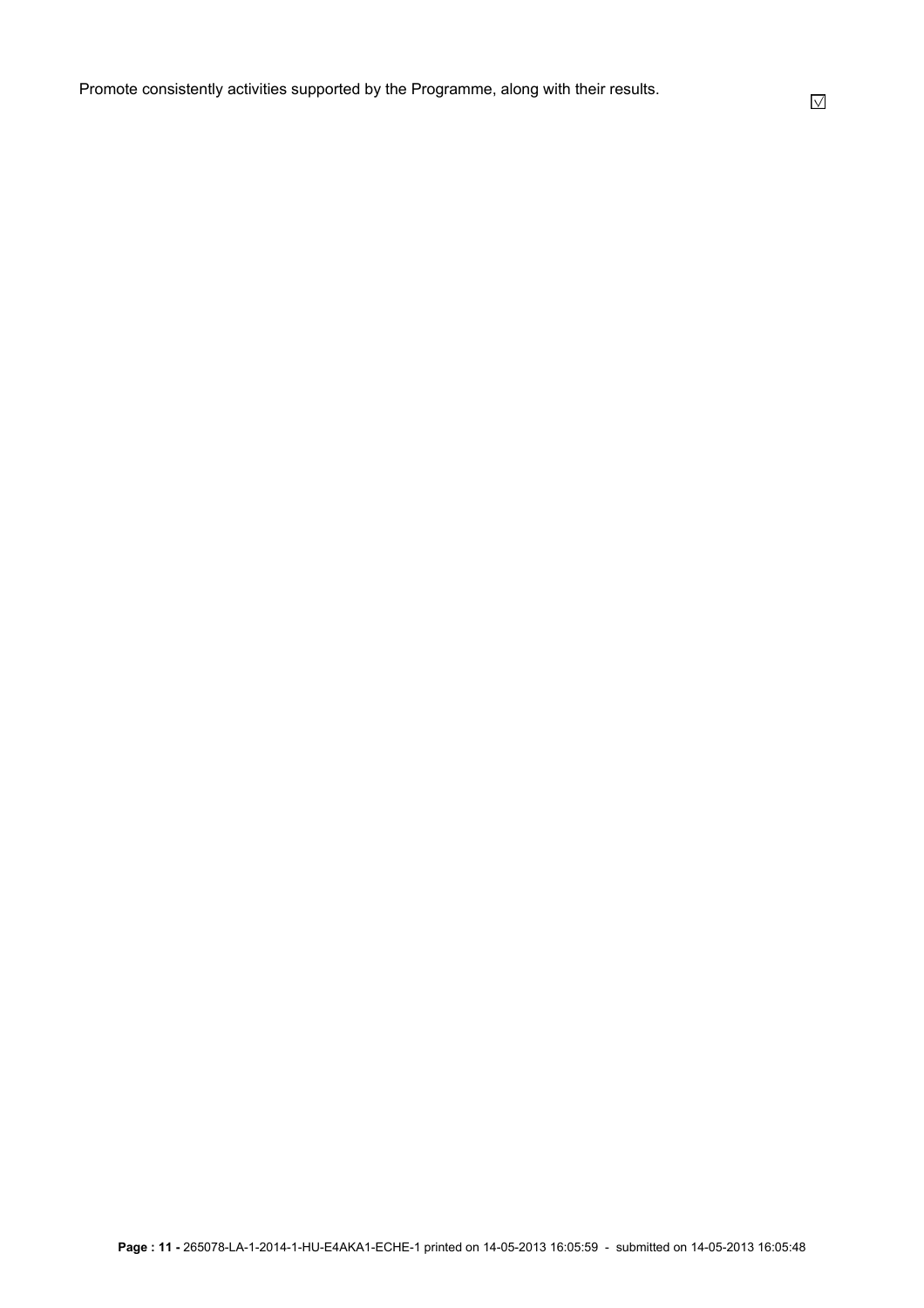# **D Erasmus Policy Statement (Overall Strategy)**

#### **D. Erasmus Policy Statement (Overall Strategy)**

The Institution agrees to publish this overall strategy (all three parts) on its website within one month after  $\sqrt{}$ the signature of the Erasmus Charter for Higher Education by the European Commission.

Please describe your institution's international (EU and non-EU) strategy. In your description please explain a) how you choose your partners, b) in which geographical area(s) and c) the most important objectives and target groups of your mobility activities (with regard to staff and students in first, second and third cycles, including study and training, and short cycles). If applicable, also explain how your institution participates in the development of double/multiple/joint degrees. (max. 5000 characters)

Original language [HU]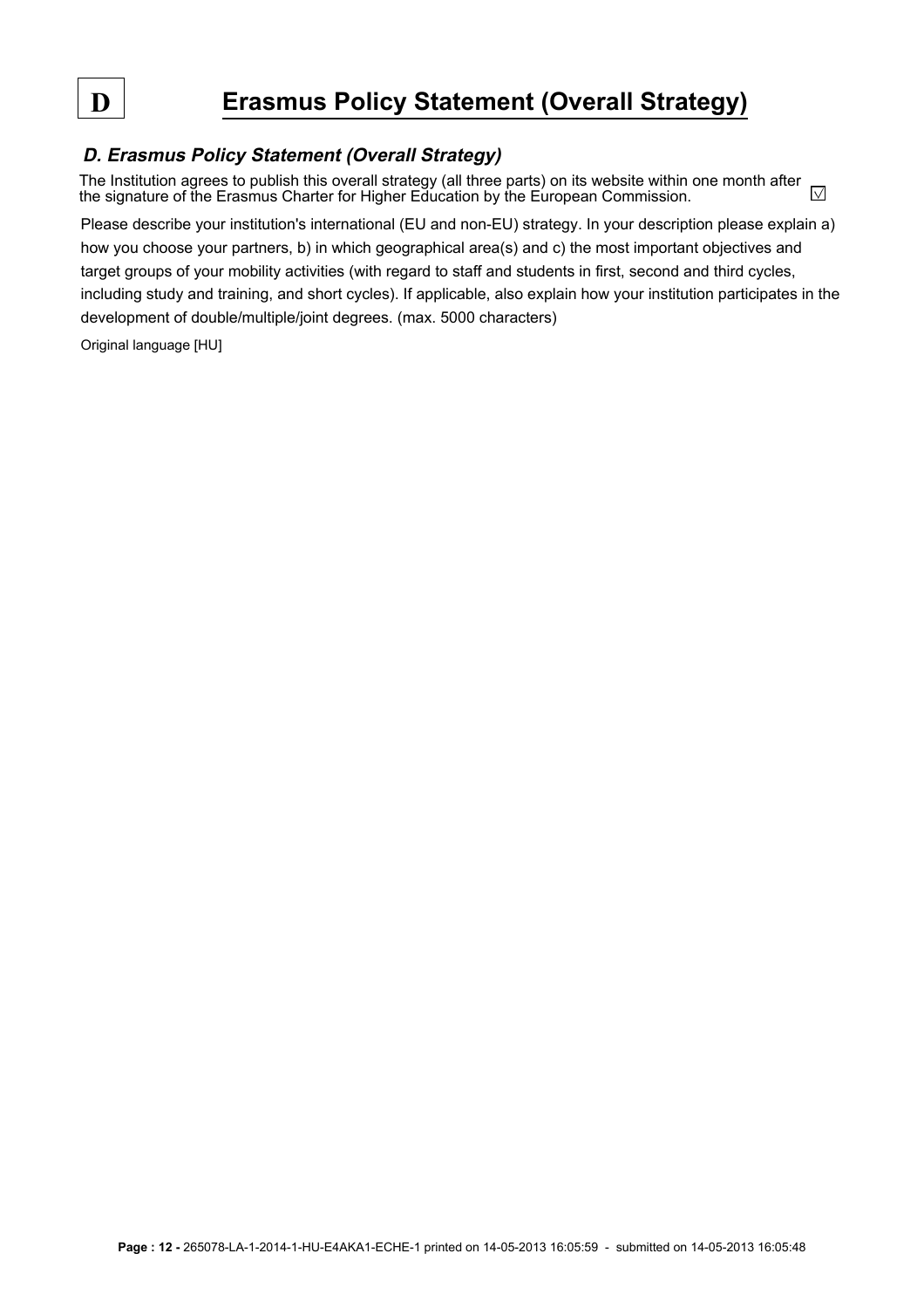A Szent István Egyetem nemzetközi stratégiájának célkitűzése, hogy egyetem tevékenységét nemzetközi szintre emelje. Elsődleges célunk - az " élvonalbeli kutatás, az oktatás, és társadalmi felelősségvállalás révén a tudás létrehozásával, fejlesztésével és terjesztésével elősegítsük a nemzeti jólétet " - kiterjed a nemzetközi stratégiánkra is, mely ily módon kijelöli fejlődési irányvonalunkat. Számos stratégiai fejlődési és kutatási területet azonosítottunk, amelyek magukba foglalják a következőket:

• élelmiszertermelés oktatása és kutatása;

- élelmiszerminőség és -biztonság;
- víz mint stratégiai erőforrás;
- természet- és környezetvédelem, fenntarthatóság;
- energiabiztonság.

Elsődleges küldetésünket és a fent vázolt stratégiai céljainkat követve kirajzolódik jövőképünk, mellyel a nemzetköziesítés feilesztését megközelítiük.

A következő prioritási rangsor alapján választjuk ki nemzetközi partnereinket:

1. az oktatás és a kutatási tevékenységek minősége a partneregyetemen;

2. a potenciális partner kutatási és oktatási tevékenységének relevanciája;

3. az együttműködés sikerességének valószínűsége a különböző mobilitási formákban, (munkanyelv, múltbéli eredmények, stb);

4. a diákok és a tanárok mobilitási és együttműködési igénye a célrégiókban.

Az Erasmus program segítségével továbbra is törekszünk - az uniós minőségi alapelveknek megfelelve – tevékenységeink harmonizációjára. Ennek során támaszkodunk azokra a tapasztalatokra is, amelyeket a mobilitásban részt vett hallgatóink és munkatársaink külföldről hazahoztak, és lehetővé tesszük, hogy az "alulról jövő" kezdeményezések mintegy kiegészítsék a "felülről induló" intézményfejlesztési irányelveket. Tehát a harmonizáció és benchmarking jegyében partneregyetemeinket a következő kritériumok alapján választjuk ki:

a.) nemzetközi presztízs [azaz nemzetközi konzorciumi tevékenységek, rangsorok és publikációk],

b.) látható legjobb gyakorlatok a nemzetköziesítés területén az ERASMUS programon belül és azon kívüli egyéb regionális kezdeményezésekben és

c.) a SZIE legjobb gyakorlatai átadásának és kiterjesztésének valószínűsége / meglévő hálózatok erősítése.

 Alapvetően a fent említett megfontolásoknak megfelelően választjuk ki partnereinket, de néhány esetben, ha úgy látjuk, hogy az adott régió partnerkörünkben alulreprezentált, a földrajzi elhelyezkedés is döntő szempont lehet.

A prioritások nyilvánvalóan jelentősen eltérhetnek az egyes mobilitásban résztvevő érdekcsoportoknál. A tanárok és a kutatók igyekeznek kihasználni a támogató programokat saját kutatási és oktatási tevékenységük sikere érdekében, megismerik a partnerintézmények oktatási gyakorlatát, valamint saját kutatási területükön keresnek lehetséges partnereket. A hallgatóknál erős az összefüggés tanulmányaik előrehaladása és prioritásaik között: az alapképzésben résztvevő hallgatóknál az interkulturális élménykeresésétől kezdve a fogadóintézmény szakmai és kutatási tevékenységén át, az általuk választott területen elismert külföldi kutatók projektjeihez való kapcsolódásáig terjedhet. Ez a fejlődési folyamat megfigyelhető a mobilitási programban résztvevő oktatóknál is. Mindezt figyelembe véve kiemelten kezeljük az alapképzésben résztvevő hallgatók elvárásainak és prioritásainak, és az egyetem vonatkozó nemzetközi részstratégiájának összehangolását, segítjük a diákokat a megfelelő fogadóegyetem kiválasztásában, mind személyes, mind a szakmai előmenetelük érdekében. A személyzeti mobilitás résztvevőinek kiválasztásakor konkrét célokat veszünk figyelembe a külföldi képzés hazai alkalmazhatóságán át a mobilitás következményeként megnövekedett szakmai kapacitásig.

A Szent István Egyetem jelenleg közös mesterképzést fejleszt Fenntartható Mezőgazdaság a Duna Régióban címmel, a Duna Régió számos egyetemével együttműködésben. Az összes, közös diplomát fejlesztő partnerintézmény már hosszú ideje dolgozik együtt az ERASMUS, CASEE (az ICA alhálózata) és CEEPUS programokban. Az együttműködés révén elmélyülő személyes és szakmai kapcsolatok mellett a partneregyetemek tudományos és kutatási tevékenységének megismerése is felbecsülhetetlen a program fejlesztésének elősegítésében. Mindez az Erasmus program – és egyéb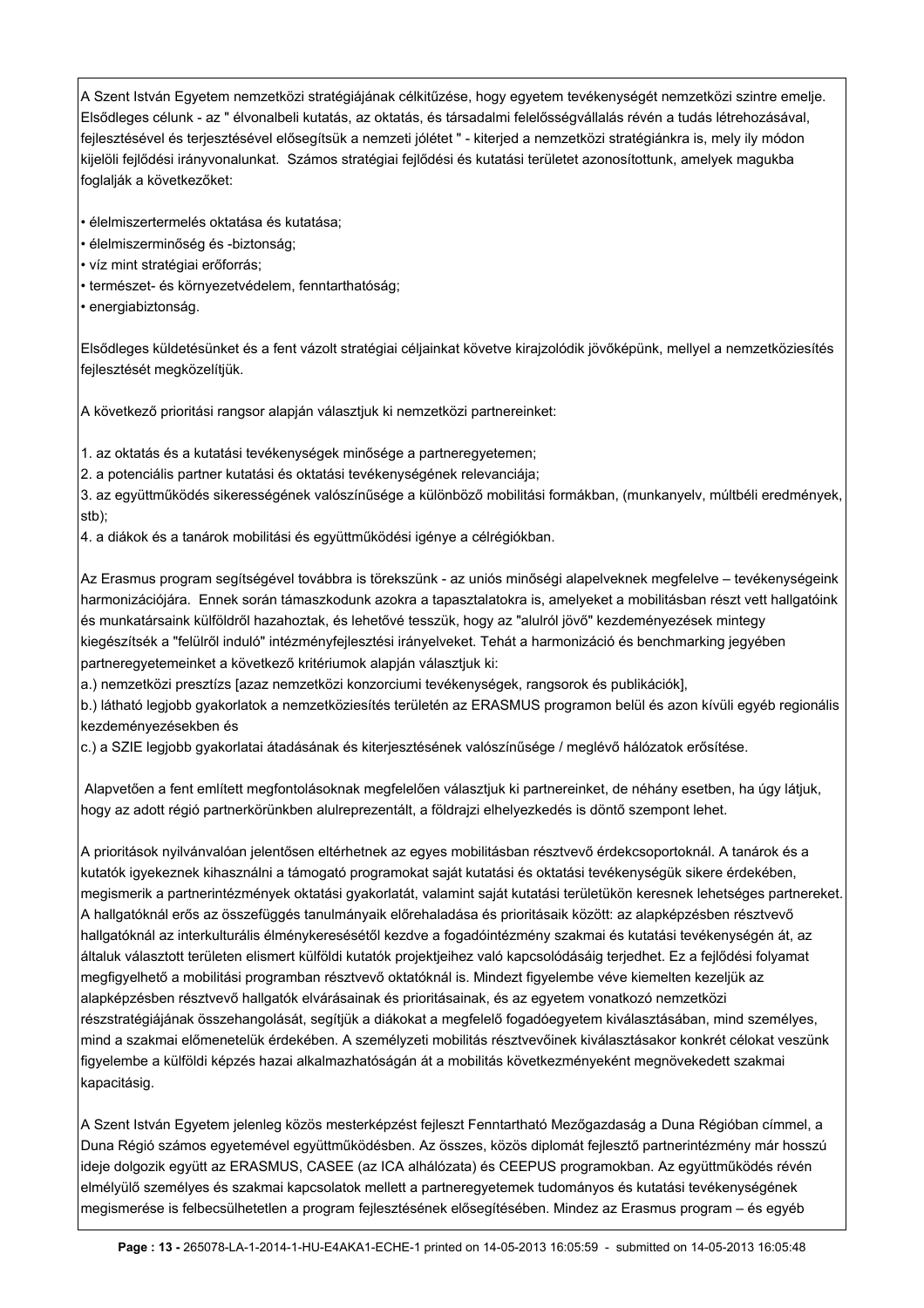kezdeményezések - közvetlen hasznaként jelenik meg, melynek köszönhetően elhárulnak a kommunikációs és kulturális akadályok az EFT-n belül, lehetővé téve a még sikeresebb együttműködést.

Translation language [EN]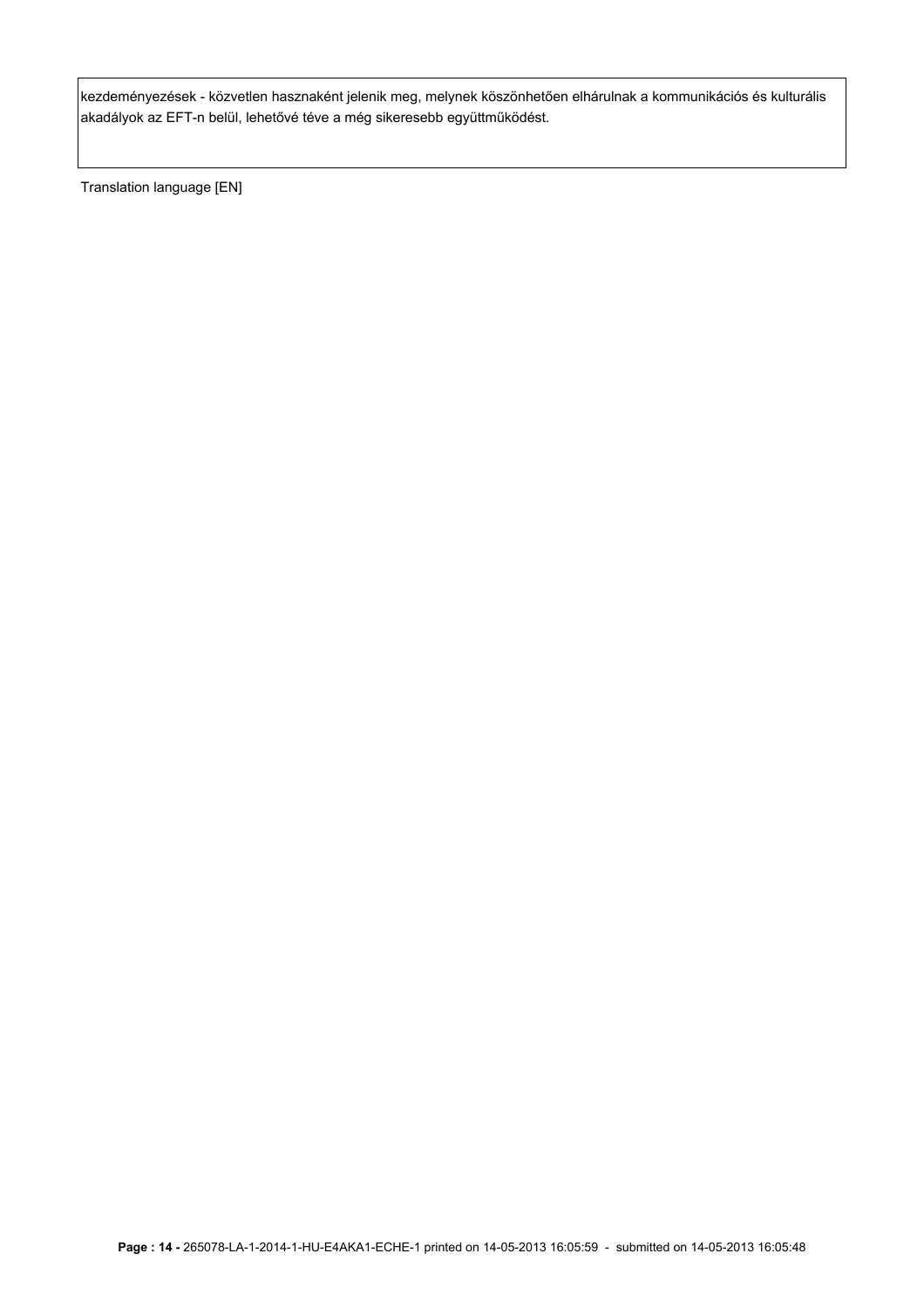The international strategy of Szent István University aims to extend the primary mission of the university to an international scale. Our primary mission -- "to foster national prosperity through the creation, development and dissemination of knowledge by means of cutting-edge research, education, and service to society," -- extends to our international strategy by providing a framework for university development and activities. Several strategic areas for university development and research have been outlined and consist of the following:

-teaching and research of food source production; -food quality and safety; -water as a strategic resource; -protection and sustainability of nature and the environment; -energy security;

Following our primary mission and applying these strategic goals allows us to clearly outline a vision for the future and objectively approach the development of internationalization.

We choose our partners based on the following priorities in order of overall importance:

-quality of the education and research activities at the partner university; -relevancy of the research and education activities in relation to the corresponding activities at SZIU; -probability of cooperation success in mobility schemes (working languages, visibility of successful past activities, etc.); -student and teacher demand for mobility and cooperation in the target regions;

We continue to utilize the program as a development tool in harmonizing the activities of our university and as a way to benchmark EU quality standards and practices. In doing so, we rely on our mobile students and staff to bring in external experiences from partner universities and facilitate "bottom-up" pressure to complement the "top-down" pressures for university development initiatives. Therefore, in the harmonization and benchmarking goals, partner universities are chosen based on, a.) international prestige [i.e. international consortia activities, rankings and publications], b.) visible best practices in internationalization activities within the ERASMUS programme and other regional initiatives, and c.) probability of transferring SZIU best practices, and extending / strengthening the existing networks.

The aforementioned priorities take precedence in choosing partner universities, however in some cases partners are targeted based on their geographical location if we see a lack of regional representation within our partner portfolio.

Obviously, participants' priorities in undertaking a mobility term vary greatly when looking at the different stakeholder groups in EU mobility schemes. Teachers and researchers seek to utilize the programmes to foster success in their own research and teaching activities, as well as to gain knowledge of education practices in partner institutions, and to promote their research fields and look for possible collaborators in research. As for students, there is a strong correlation between the cycle progression of the student and a shifting of priorities from intercultural contact to focusing on the professional and research activities of the host institution and the possibility to connect with respected researchers in their chosen fields. This progression even extends to teacher exchange and can be viewed as a continuous line. Taking this into consideration, we place a high priority on assisting students in the first cycle in balancing their expectations and priorities with those of the university's internationalization strategy, namely assisting students in selecting a host university that will maximize their benefit both personally and professionally, as well as promoting education best practices and utilizing students as quality assurance barometers at home. Regarding non-teaching staff mobility, there are specific targets that we take into account when selecting mobility periods, including applicability of training and the benefits of increased professional capacity as a direct result of the mobility.

SZIU is currently in the process of developing a joint masters course in Sustainable Agriculture in the Danube Region with several partner universities in the region. All of the partner institutions in the joint degree development have been working together for quite a long time within the ERASMUS, CASEE (subnetwork of ICA), and CEEPUS programmes. The personal and professional relationships developed during the years of cooperation, as well as in-depth knowledge of partner universities' academic and research activities have been invaluable in facilitating the development of the programme. We see this as a direct benefit of the ERASMUS programme -- and other initiatives -- in breaking down communication and cultural barriers within the EHEA and promoting cooperation.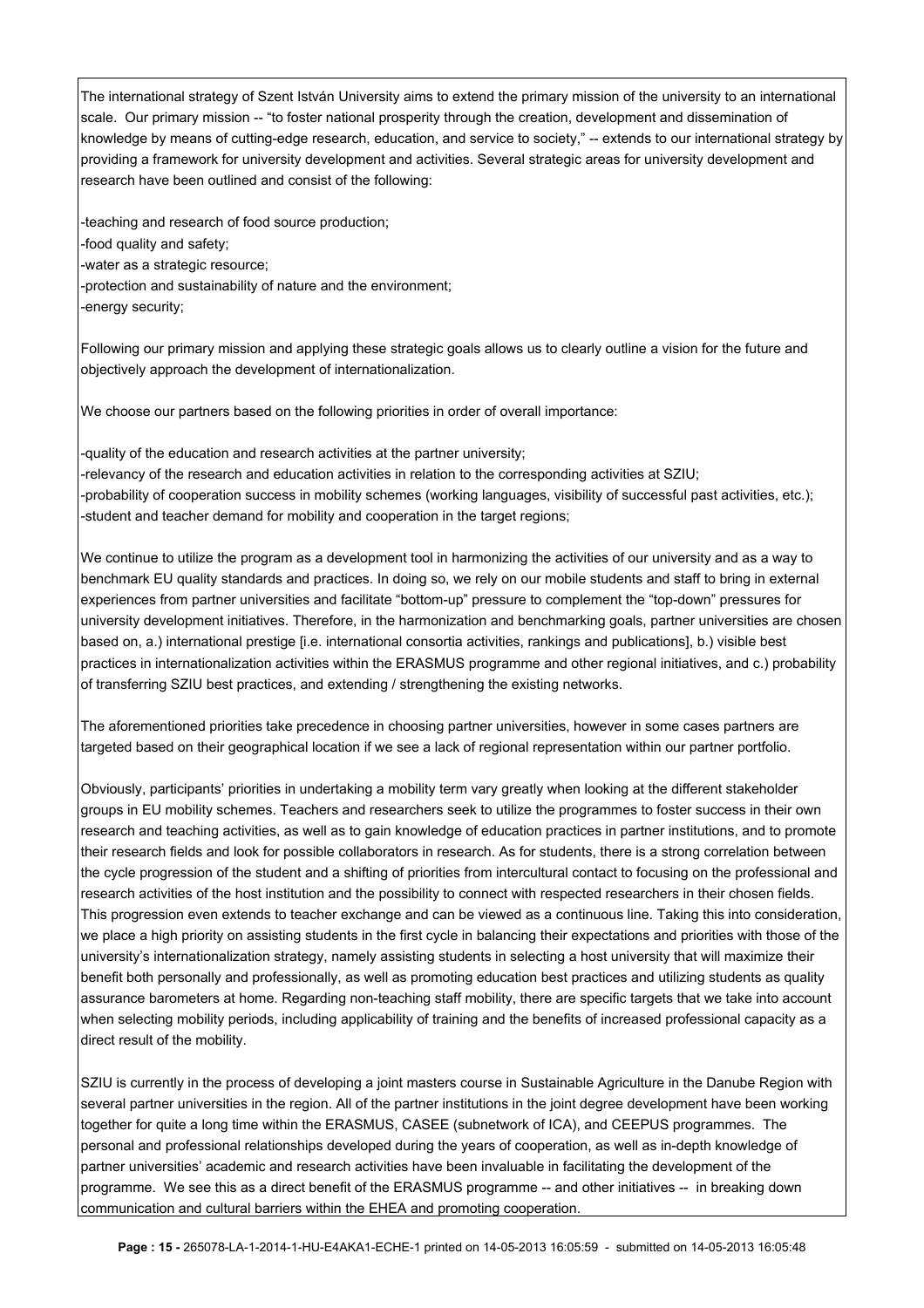If applicable, please describe your institution's strategy for the organisation and implementation of international (EU and non-EU) cooperation projects in teaching and training in relation to projects implemented under the Programme. (max. 2000 characters)

#### Translation language [EN]

Our institutional strategy for organizing and implementing international cooperation projects under the programme takes a holistic approach by maximizing the involvement of all stakeholders from the departmental level up to the central administration of the university. The central international relations office and the project and innovation center are charged with disseminating information and promoting possibilities within the university for projects and cooperation within the Programme and promote the bottom-up development of initiatives at the lowest possible level. Assistance is provided in the preparation and administration activities by the international relations office and the projects and innovation center of the central administration. Our goal is to foster departmental independence and a sense of international engagement by all stakeholders in the university.

#### Original language [HU]

Intézményi stratégiánk a nemzetközi együttműködésben megvalósuló projektek szervezése és kivitelezése céljából holisztikus megközelítésű: támogatjuk az érintettek részvételét a tanszéki szinttől az egyetem központi irányításáig. A központi Külkapcsolati Iroda és a Pályázati és Innovációs Központ tájékoztat és promotálja a Program keretei között az együttműködési és projektlehetőségeket, valamint támogatja az alulról jövő kezdeményezések kidolgozását a lehető legalacsonyabb szinttől kiindulva. Az előkészítő és adminisztrációs feladatokban a központi Külkapcsolati Iroda és a Pályázati és Innovációs Központ nyújt segítséget. Célunk a tanszéki szuverenitás és valamennyi érintett nemzetközi elköteleződésének elősegítése.

Please explain the expected impact of your participation in the Programme on the modernisation of your institution (for each of the 5 priorities of the Modernisation Agenda\*) in terms of the policy objectives you intend to achieve. (max. 3000 characters)

Translation language [EN]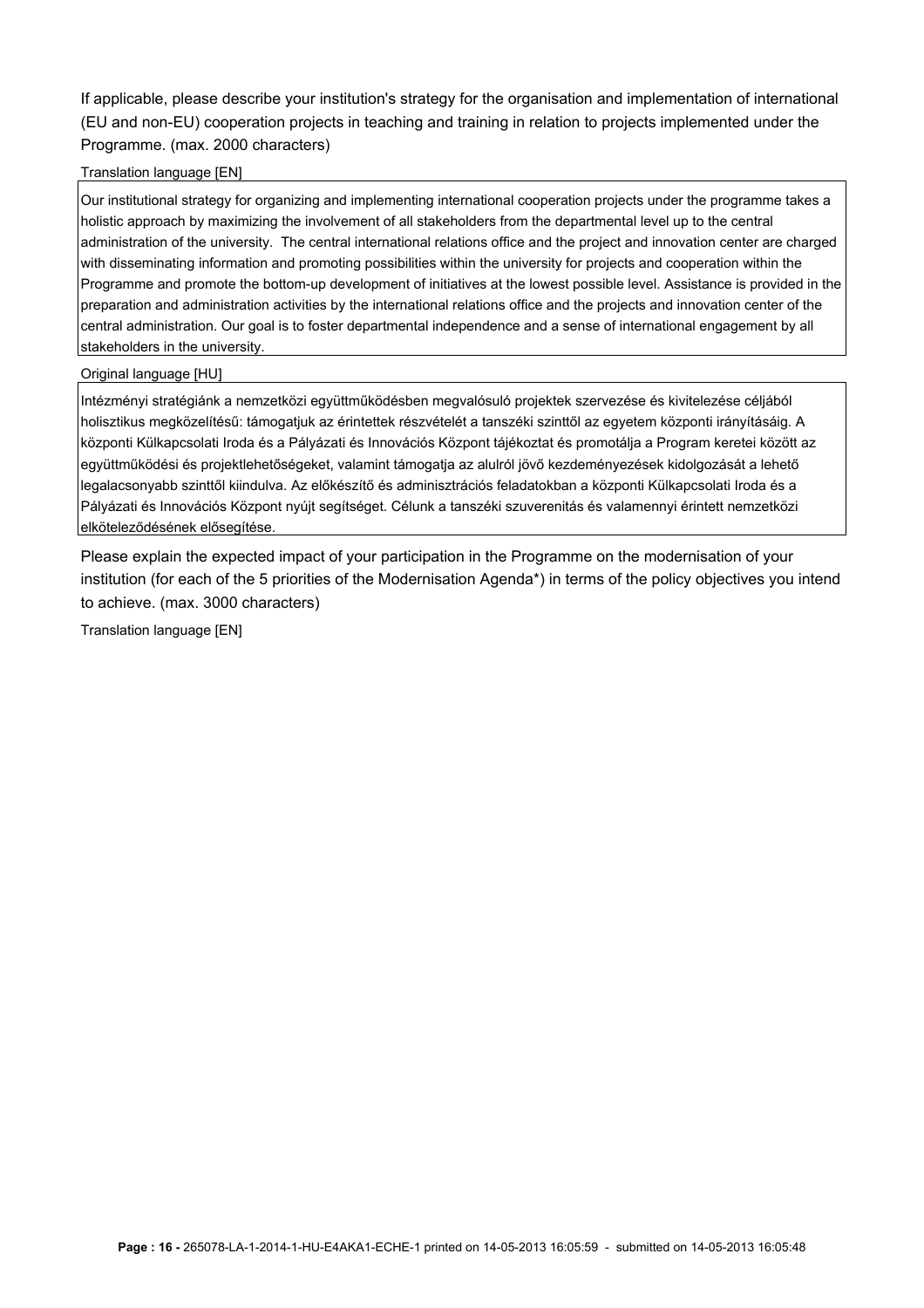In regards to the first point of the agenda, increasing the number of HE graduates, the factors involving the increased visibility of our institution due to successful international initiatives greatly drive the marketability of our programmes and the perception of quality to potential students. This increased visibility, coupled with the quality assurance and knowledge development factors, drives a cyclical development of all of our programmes that we expect to continue to develop and expand organically throughout the period leading up to 2020.

The second, third and fourth points on the agenda meld together into what we believe is the future of the higher education model around the world, where an ever increasing rate of advancement will continue to push the limits of research and education.

We believe that there is an enormous shift currently underway in the expectations and perceptions of all stakeholders (both internal and external) regarding the functions and responsibilities of HEIs, not only within Hungary, but also throughout Europe and around the world. Our internationalization strategy attempts to address this shift by maximizing engagement abroad to stay abreast with the developments. Naturally, this includes maintaining quality and relevance of teaching and research activities currently underway, however the true drivers of future development will be the current and future students. We strive to accommodate their needs and expectations as best we can by providing access to the most up-todate knowledge (at home and abroad) according to labor market trends.

Participation in EIT KIC initiatives will play a central role in developing the knowledge and core competencies in a number of students at Szent István University in the coming years. Additionally, supervising foreign students within these initiatives will allow academic staff to reach out more efficiently to engage the private sector in applying academic principles and thus strengthening the triple helix model beyond the current state. Currently, we are participating in the Climate KIC program (with high hopes for the Food KIC programme in 2014), as well as independently engaging the private sector locally, regionally and internationally for both innovation cooperation and student training possibilities. While the numbers of places within the KIC initiatives is limited, we see the program as the essential model of what the coming years will bring regarding the convergence of the triple helix and the entrepreneurial vision of the EU's future.

Mobility programs inherently promote cross-border cooperation and boost performance, however there are currently deficiencies, specifically in short cycle education and training programmes, which coincidentally are often the areas with the quickest rate of change. We aim to engage students in these programs to increase participation in international programmes to balance with traditional first, second and third cycle programmes.

Original language [HU]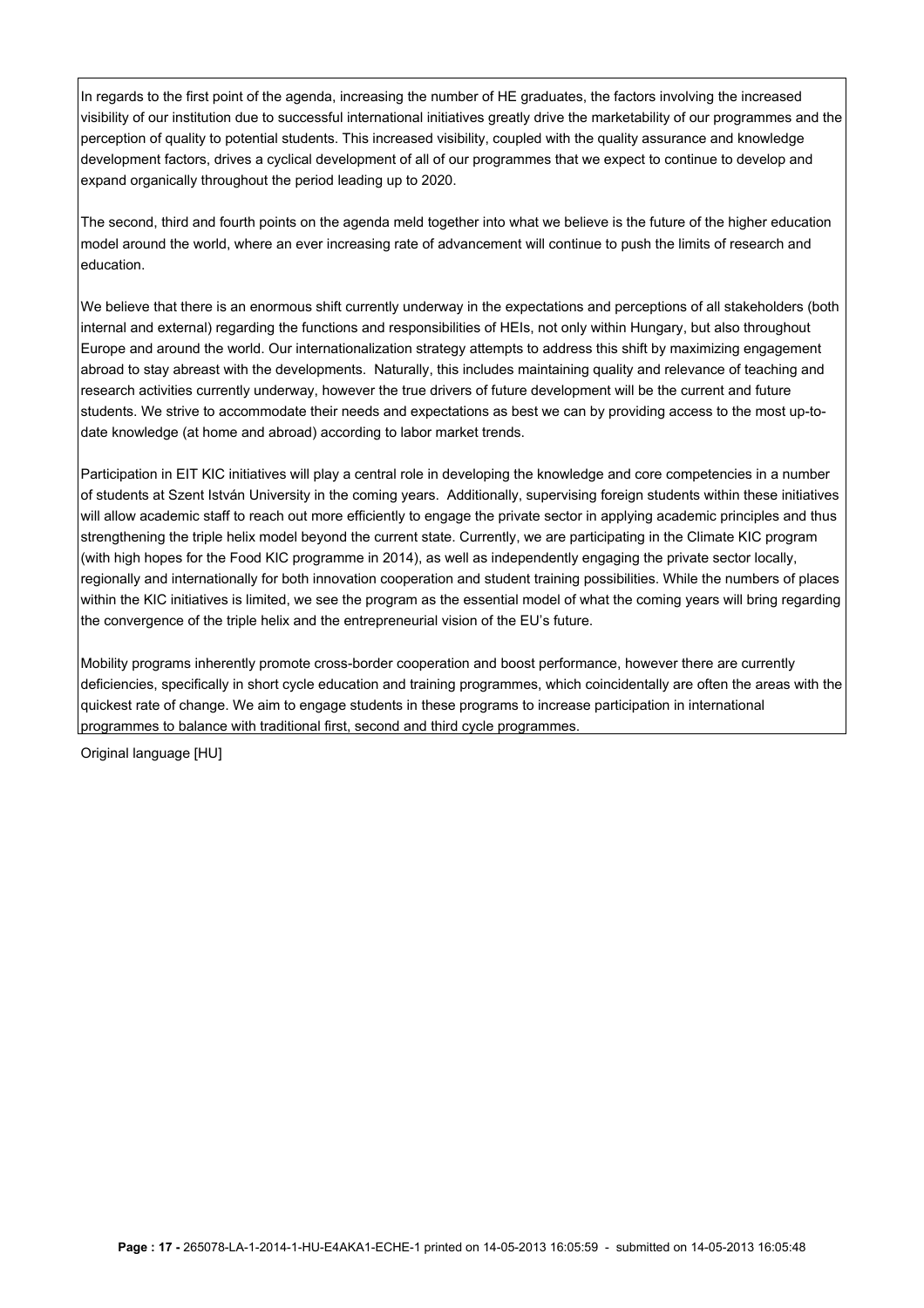Az agenda első pontja, amely a diplomások számának emelését célozza olyan tényező, mely a sikeres nemzetközi kezdeményezések révén növeli az intézményi átláthatóságot, programjaink piacképességét és a potenciális jövőbeli hallgatók által érzékelhető minőséget is. A fokozott átláthatóság, a minőségbiztosítás és a tudásfejlesztés tényezőivel együttesen programjaink ciklikus fejlődését eredményezi, melyet az előttünk álló 2020-ig tartó időszakban fejleszteni és szervesen bővíteni szándékozunk.

Az ütemterv második, harmadik és negyedik napirendi pontjai együtt képviselik a világ azon felsőoktatási modelljét, melyben mi is hiszünk, és ahol a fejlődés folyamatosan tágítja a kutatás és az oktatás határait.

Hisszük, hogy nemcsak Magyarországon, hanem egész Európában és szerte a világon mind a belső, mind a külső érintettek elvárásai a felsőoktatási intézmények feladat- és hatáskörét illetően változáson mennek keresztül. Nemzetközi stratégiánk igyekszik követni ezt az átalakulást azáltal, hogy külföldi elkötelezettségünk maximalizálásával lépést tartunk a fejlődéssel. Természetesen, ez magában foglalja a minőség fenntartását és a jelenleg folyó oktatási és kutatási tevékenység relevanciáját, de a fejlődés valódi motorjai a jelenlegi és a leendő hallgatóink lesznek. Arra törekszünk, hogy igényeiknek és elvárásaiknak a lehető legjobban megfelelve hozzáférést biztosítsunk a munkaerő-piaci igényeknek megfelelő korszerűbb tudáshoz itthon és külföldön.

Az EIT KIC (European Institute of Innovation and Technology, Knowledge and Innovation Communities) kezdeményezésekben való részvétel az elkövetkező években központi szerepet fog játszani számos SZIE-hallgató tudásés alapvető kompetenciafejlesztésében. Emellett ezen kezdeményezések keretében külföldi hallgatóink témavezetése lehetővé teszi, hogy oktatóink a magánszektor még hatékonyabb bevonásával és tudományos elvek alkalmazásával erősítsék azt a hármas spirál modellt, amely a gyakorlatorientált képzés alapjául szolgál. Jelenleg részt veszünk a klíma KIC programban (és nagy reményeket fűzünk 2014-ben az élelmiszer-KIC programhoz is), valamint bevonjuk a helyi, regionális és nemzetközi magánszektort mind az innovációs együttműködési, mind a hallgatói képzési lehetőségekbe. Bár a KIC kezdeményezésekben való helyek száma korlátozott, a programot az elkövetkező évek alapvető modelljeként tartjuk számon, tekintettel a hármas spirál résztvevőinek együttműködésére és az EU jövőjének vállalkozói víziójára. A mobilitási programok természetükből adódóan előmozdítják a határokon átnyúló együttműködéseket, és fokozzák a teljesítményt, de jelenleg hiányosságok mutatkoznak különösen a rövid ciklusú oktatási és képzési programokban, amelyek történetesen a leggyorsabban változnak. Célunk, hogy hallgatóinkat ezekbe a programokba bevonjuk, és ezáltal egyensúlyba hozzuk a rövid ciklusú mobilitásokat a hagyományos első, második és harmadik ciklusú programokban való részvétellel.

\* COM (2011) 567 (http://eur-lex.europa.eu/LexUriServ/LexUriServ.do?uri=COM:2011:0567:FIN:EN:PDF)